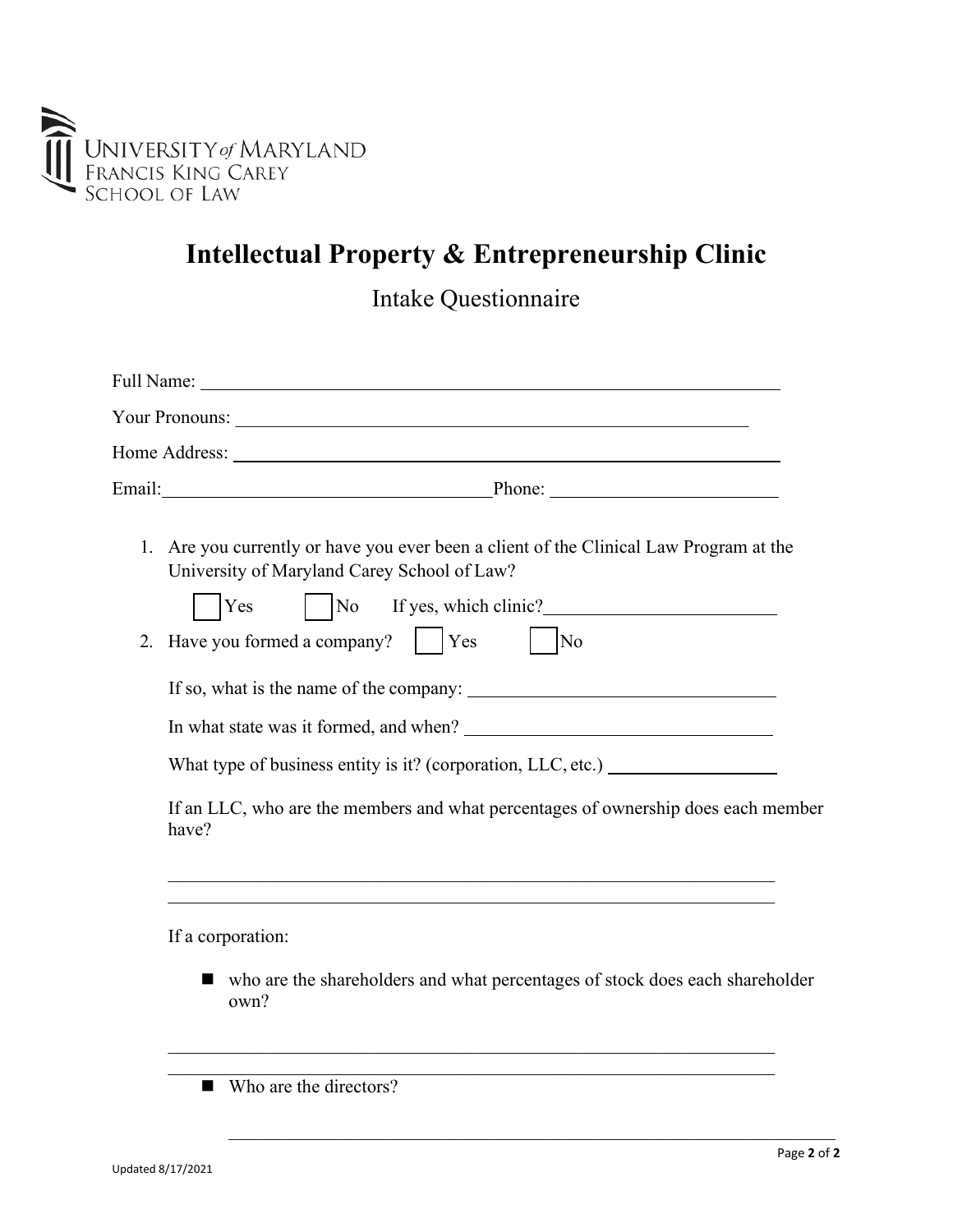$W$ ho are the Officers?

|                           | WHO are the OTHER'S!                                                                                                                                                   |
|---------------------------|------------------------------------------------------------------------------------------------------------------------------------------------------------------------|
|                           |                                                                                                                                                                        |
|                           |                                                                                                                                                                        |
|                           |                                                                                                                                                                        |
|                           |                                                                                                                                                                        |
| Please provide a copy of: | LLC Documents - Articles of Organization; Operating Agreement if you have one.<br>Corporation Documents - Articles of Incorporation, Bylaws                            |
|                           | 3. Do you have a written business plan?<br>$ $ Yes<br> No                                                                                                              |
|                           | 4. Please generally and briefly describe the nature of the product or service you plan to offer<br>(e.g., medical device, nonprofit serving children, software, etc.). |
| 5.                        | When do you expect to go to market with your product or service?                                                                                                       |
|                           | 6. Please describe in general terms how your business is being financed (e.g., self financing,<br>SBIR/STTR, outside investors)                                        |
| 7.                        | What service(s) are you seeking? (select all that apply)<br>Trademark<br>Copyright<br>Patent                                                                           |
|                           | Licensing/Other Agreements<br><b>Business Entity Selection/Formation</b>                                                                                               |
|                           | Website Terms of Use and Privacy Policy   LLC Operating Agreement                                                                                                      |
|                           | Assistance with updating corporation governing documents                                                                                                               |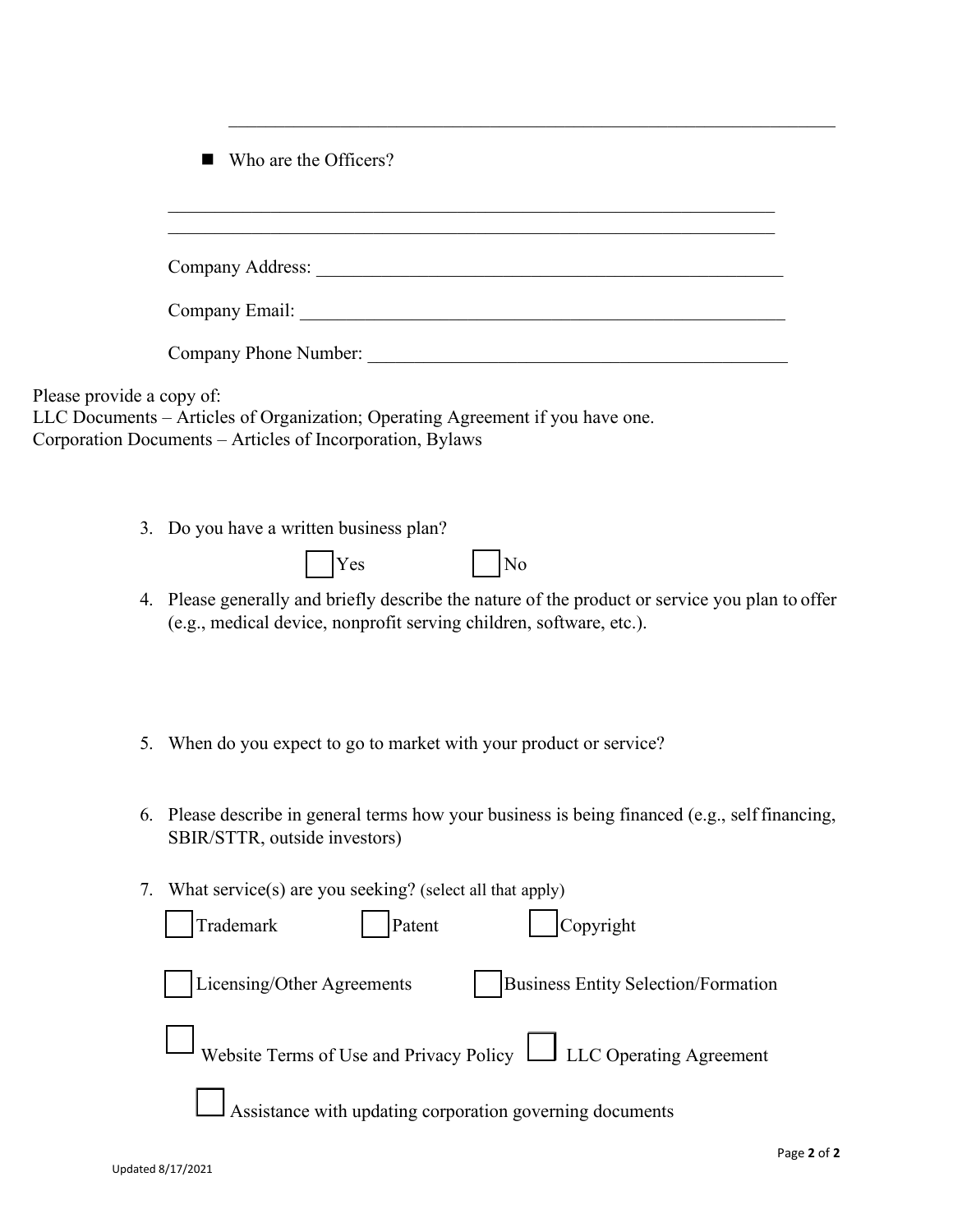Other:

8. If you are seeking assistance with a patent application, have you created a prototype of your invention?



- 9. Do you have any relationship with the University System of Maryland and/or the University of Maryland, Baltimore? If so, what is the nature of that relationship (e.g., faculty, staff, student at a USM institution)?
- 10. How did you learn about the Intellectual Property and Entrepreneurship Clinic?
- 11. All appointments this semester will occur virtually via Zoom. We will need you to provide your Zoom name, or if you are calling in via telephone, the phone number you will be using for the meeting. This is needed in order to identify you and to allow you entry from the Zoom waiting room we will have in place. When an intake meeting is scheduled, an electronic invitation to the University of Maryland Carey School of Law Zoom meeting will be sent.

Zoom display name/phone number:

12. Additional Comments:

*Please submit this completed form to [nfinch@law.umaryland.edu.](mailto:nfinch@law.umaryland.edu)*

Page **2** of **2** *Please Note: The information that you are providing herein is solely for use in assessing your application for legal services. Completing and submitting this form does not mean that you are entering into an attorney- client relationship with the Intellectual Property & Entrepreneurship Clinic or the Clinical Law Program at the University of Maryland Carey School of Law. Please do not include any confidential or proprietary information in*